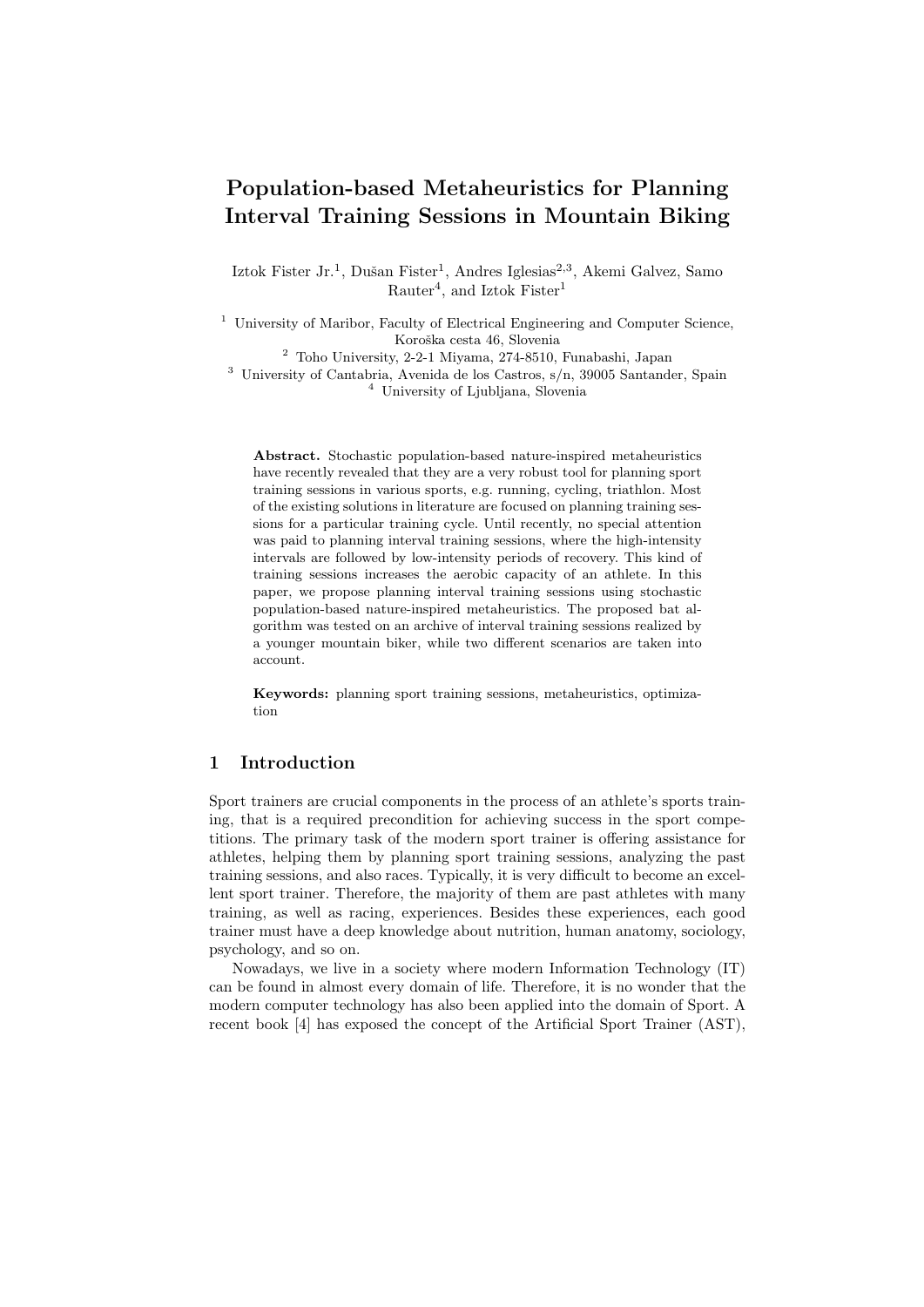based on population-based nature-inspired metaheuristics [3, 6]. Automatic planning of the sport training sessions that is a part of the AST is still considered as a very hard task. For an efficient automatic planning of sports training sessions, algorithms have to deal with an archive of existing sports training sessions, which were obtained by measuring the performance data obtained during the real ones by wearable mobile devices (e.g., sports watches, mobile phones). Additionally, these algorithms are able to deal with several constraints that could arise during the process of sport training. In some cases, athletes are injured and the existing training plan needs to be adapted accordingly.

Until recently, no special attention was devoted to automatic planning of interval training sessions, where the high-intensity intervals are interspersed with recovery periods, due to increasing the aerobic capacity of the athlete in sports training. In this paper, the automatic planning of interval training sessions in mountain biking presents the main challenge. Thus, this planning is represented as an optimization problem, which combines the high-intensity intervals and corresponding low-intensity recovery periods from existing interval training sessions collected within an archive, such that the sum of all *TRIMP* values of the proposed intervals does not exceed the prescribed maximum value. Let us notice that the *TRIMP* value represents an intensity measure of the specific interval training session expressed as a product of average Heart Rate (*HR*) by its duration (*t*).

Although the proposed algorithm could be implemented using any stochastic population-based nature-inspired algorithm [5], the Bat Algorithm (BA) [12] was selected due to its simplicity. The algorithm for planning the interval training sessions was applied to an archive of 40 existing interval training sessions produced by a young mountain cyclist. However, the results were commented by real cyclist trainers, who confirmed that these training plans could be applied in practice. To the authors' knowledge, this is the first study that operates with population-based metaheuristics for the interval training sessions planning.

In summary, this paper presents the following main novel contributions:

- **–** to elucidate the problem of planning the interval training sessions,
- **–** to present planning the interval training sessions as an optimization problem,
- **–** to propose a new method for particular problem that is based on the BA,
- **–** to apply the proposed algorithm on a real archive of collected interval training sessions.

The structure of this paper is as follows: Section 2 deals with the fundamentals of interval training in mountain biking. In Section 3, the optimization problem of planning the interval training sessions is discussed in detail. Experiments and results are subjects of Section 4, while Section 5 summarizes the performed work and outlines directions for the future work.

## **2 Fundamentals of Interval Training in Mountain Bike**

Interval training has a very long tradition. In general, successful endurance athletes must balance the overall frequency and volume of training with the high-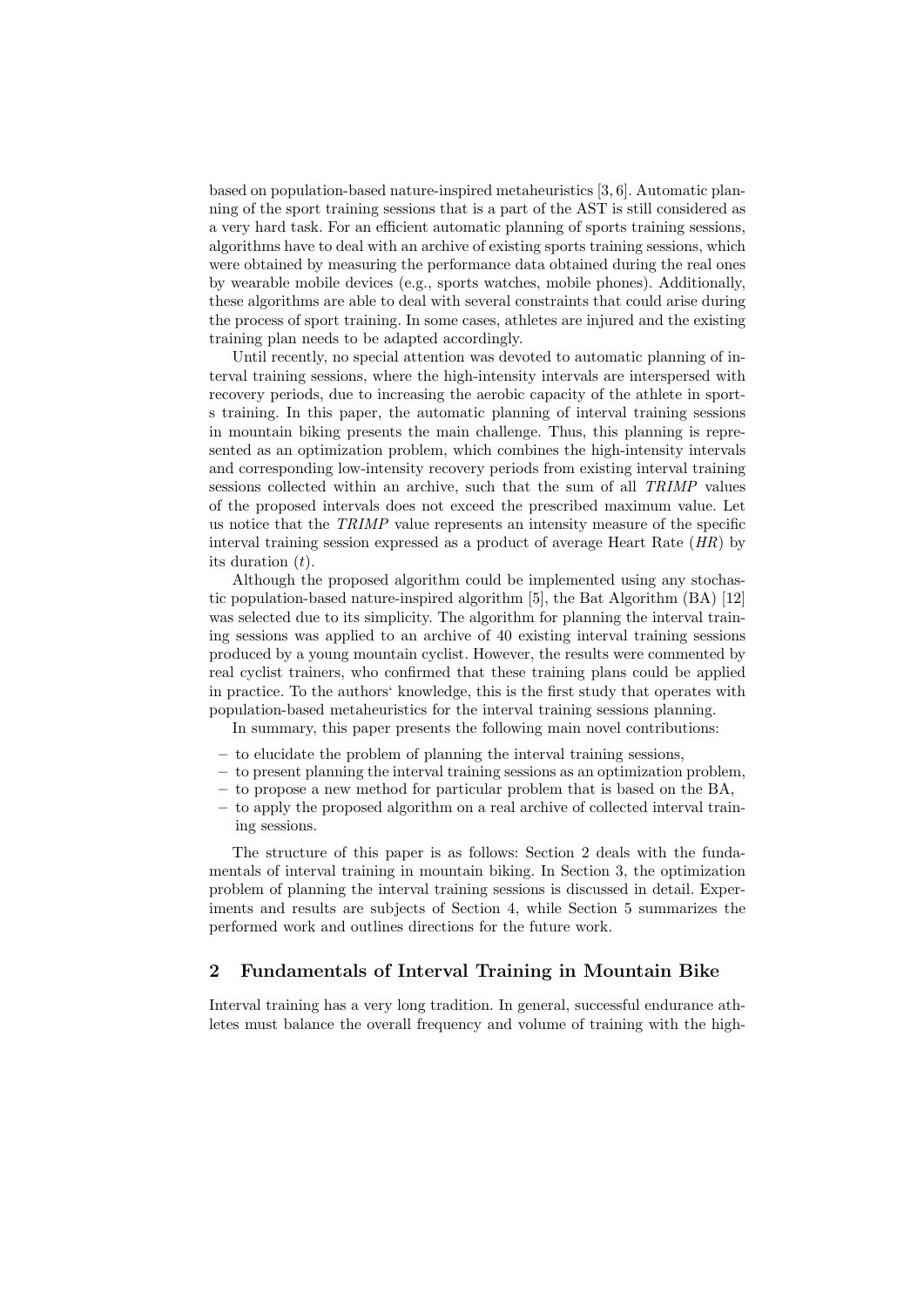intensity interval training sessions [11]. The interval training session intersperses the high-intensity intervals (i.e., exercises of intensity equal to or higher than the maximal lactate steady-state threshold) with recovery periods (i.e., lowintensity exercises or recovery). Interval training was first described by Reindell and Roskamm [2], and was popularized by the Olympic Champion Emil Zatopek in the 1950s. Indeed, aerobic interval training is defined as an interval training which elicits aerobic metabolism at a higher ratio than anaerobic metabolism.

The Olympic format of cross-country mountain bike racing (XCO) is a fairly different sport in comparison to road cycling, because it changes also the basic principles of mountain bike training by including high-intensity workouts beside the endurance ones. A cycling race requires cyclists to possess the ability to generate a relatively high power output of short duration during steep climbing and in accelerations [10]. It can be characterized as a high-intensity, intermittent activity that requires riders to compete over varying terrains, including rocky paths, a technical single-track, and open forestry roads. Frequently, this also includes obstacles such as jumps and vertical drops, with high-intensity, high-power ascending sections that are separated by relatively lower-intensity descents [1, 7, 8].

In sports theory, it is well known that mountain bikers need to adapt, and to simulate competitive conditions during their training sessions. Especially, there are a lot of short periods of acceleration. Typically, mountain bikers have to overcome up to 120 of such accelerations within 90 minutes of racing. Consequently, special attention needs to be paid to the development of speed (with emphasis on high intensity training), as well as specific strength (special strength training) and coordination, which becomes particularly important during the downhills [9].

A typical endurance training session consists of repeated 1 to 8 minute runs at 90 % to 100 % speed of maximal oxygen uptake, with recovery intervals of 2 to 3 minutes). This is the most effective program for improving maximal oxygen uptake and performance for endurance athletes [2]. On the other hand, studies of anaerobic intervals divide the interval training into two categories. The first category (the older studies) examined this kind of training at a fixed work-rate. Thus, the time limit, or the number of repetitions, was suitable to sustain a different pause duration. The intensities used in these studies were not at the highest intensity level, but were at about 130 % to 160 % of the maximal oxygen uptake speed. Moreover, they used high-intensity intervals of 10 to 15 seconds in duration that were interrupted by short recovery intervals of 15 to 40 seconds in duration. The second category (the more recent studies) demanded that the high-intensity intervals of 30 seconds be interspersed with different recovery intervals of 4 to 5 minutes in duration. These studies examined the changes in maximal dynamic power during successive exercise periods, and characterized the associated metabolic changes in muscle [2].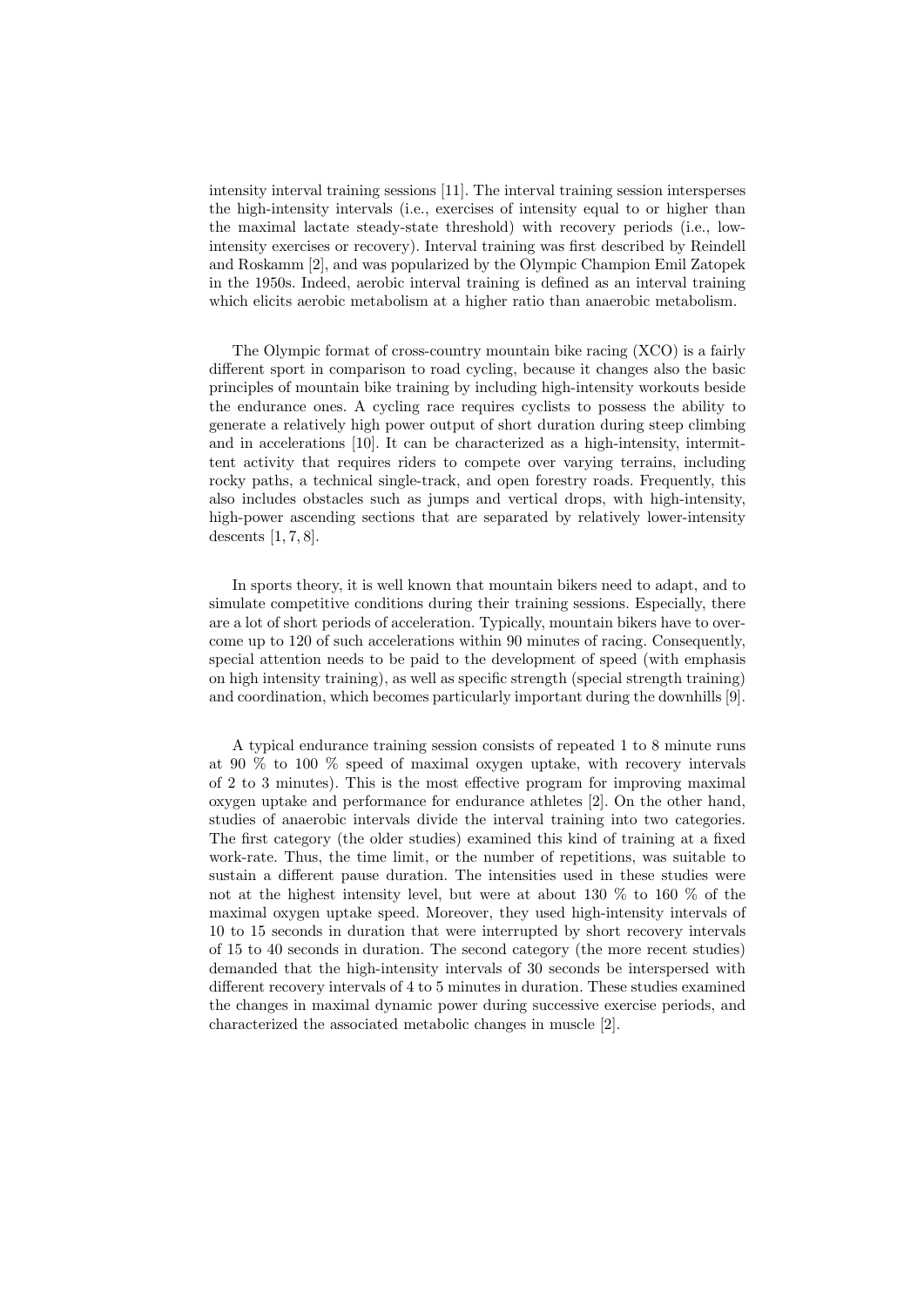#### **3 Problem Definition and Proposed Solution Method**

An interval training consists of a sequence of exercises, where each high-intensity exercise is followed by a low-intensity exercise that is dedicated to resting. For instance, if the typical interval training session in cycling lasts 60 minutes and there are 10 intervals, the duration of each interval is 6 minutes, where the highintensity interval lasts 5 minutes and the low-intensity one 1 minute. Formally, each interval of an interval training session can be expressed as  $IT_i = \langle I_i, R_i \rangle$ , where the high-intensity period is defined as couple  $I_i = \langle HR_i^{(I)}, t_i^{(I)} \rangle$ , and the low-intensity period as  $R_i = \langle HR_i^{(R)}, t_i^{(R)}\rangle$ . In both couples, the first element  $HR_i^{(.)}$  determines the average heart rate, while the second element  $t_i^{(.)}$  the duration of *i*-th interval. In summary, the whole interval training session is defined as:

$$
IT = \left[ \left\langle HR_1^{(I)}, t_1^{(I)}, HR_1^{(R)}, t_1^{(R)} \right\rangle, \dots, \left\langle HR_n^{(I)}, t_n^{(I)}, HR_n^{(R)}, t_n^{(R)} \right\rangle \right], \qquad (1)
$$

where *n* describes the number of intervals in the interval training session *IT*.

All the interval training sessions realized in one training cycle are accumulated into an archive of interval training sessions, in other words:

$$
A = \begin{cases} IT_1 = \left[ \left\langle HR_{1,1}^{(I)}, t_{1,1}^{(I)}, HR_{1,1}^{(R)}, t_{1,1}^{(R)} \right\rangle, \dots, \left\langle HR_{1,n}^{(I)}, t_{1,n}^{(I)}, HR_{1,n}^{(R)}, t_{1,n}^{(R)} \right\rangle \right], \\ \dots \\ IT_m = \left[ \left\langle HR_{m,1}^{(I)}, t_{m,1}^{(I)}, HR_{m,1}^{(R)}, t_{m,1}^{(R)} \right\rangle, \dots, \left\langle HR_{m,n}^{(I)}, t_{m,n}^{(R)}, HR_{m,n}^{(R)}, t_{m,n}^{(R)} \right\rangle \right], \end{cases} (2)
$$

where *m* determines the number of interval training sessions in archive *A*.

#### **3.1 Problem Definition**

Planning the interval training sessions in mountain biking is presented as an optimization problem in the following way: Let us assume, an archive of interval training sessions in mountain biking to be  $A$ , and the desired values  $TRIMP_0$ are defined, where the measure *TRIMP* determines the intensity of the interval training session according to the following equation:

$$
TRIMP = HR \cdot t. \tag{3}
$$

Then, the total intensity of the interval training session is expressed as follows:

$$
TRIMP(IT) = \sum_{j=1}^{n} \left( HR_{k_j}^{(I)} \cdot t_{k_j}^{(I)} + HR_{k_j}^{(R)} \cdot t_{k_j}^{(R)} \right), \tag{4}
$$

subject to

$$
\sum_{j=1}^{n} \left( t_{k_j}^{(I)} + t_{k_j}^{(R)} \right) \leq TD, \text{ and } (5)
$$

$$
t_0^{(I)} \le t_{k_j}^{(I)} < 0, \text{ for } j = 1, \dots, n,\tag{6}
$$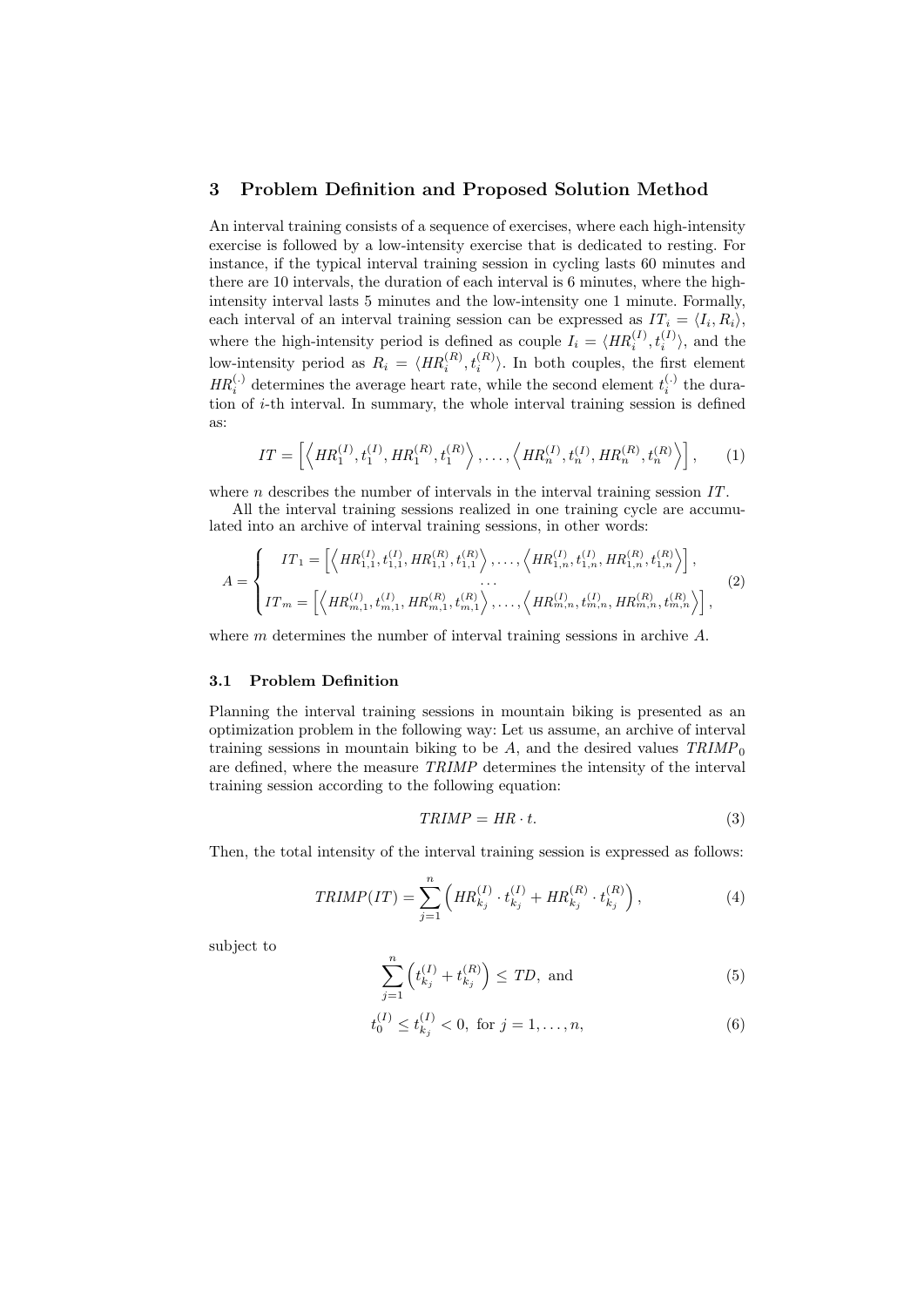where  $k_j$  determines the *j*-th interval of the selected  $k$ -th interval training session from the archive *A*, *TD* is the duration of the interval training (typically  $\leq$ 60 min), and  $t_0^{(I)}$  the maximum duration of the high-intensity interval that cannot be zero.

Objective function is expressed as:

$$
f(IT) = |TRIMP(IT) - TRIMP0|.
$$
\n(7)

The task of the optimization algorithm is to find the minimum value of the objective function, in other words:

$$
f^*(IT) = \min f(IT). \tag{8}
$$

In the remainder of the section, the design of the stochastic population-based nature-inspired algorithm for planning the interval training is illustrated in detail.

#### **3.2 Algorithm for Planning the Interval Training**

As said before, the algorithm for planning interval training can be any stochastic population-based nature-inspired algorithm. However, the BA [12] was used in our study, due to its simplicity. The following modifications must be applied to the original algorithm.

**Representation of Individuals.** The individuals representing the interval training session *IT* are represented as vectors:

$$
\mathbf{x}_{i} = [x_{i,1}, \dots, x_{i,n}], \quad \text{for } i = 1, \dots, Np,
$$
 (9)

where each of  $x_{i,j} \in [0,1]$  for  $j = 1, \ldots, n$  determines the index of the interval training session, from which the  $IT_{k,j}$  elements of the interval training *k* belonging to the specific interval *j* are taken, *n* is a dimension of the problem, and *Np* denotes the number of individuals within the population.

**Evaluation of Objective Function.** The objective function is expressed by Eq. (7). In order to evaluate this function, each element of the vector  $x_{i,j}$  needs to be mapped into the corresponding elements of the interval training  $IT_{k,j}$ according to the following equation:

$$
k_j = \lfloor x_{i,j} \cdot m \rfloor + 1,\tag{10}
$$

where  $k_j \in [1, m]$  determines the *j*-th interval of the *k*-th interval training session within the archive *A*.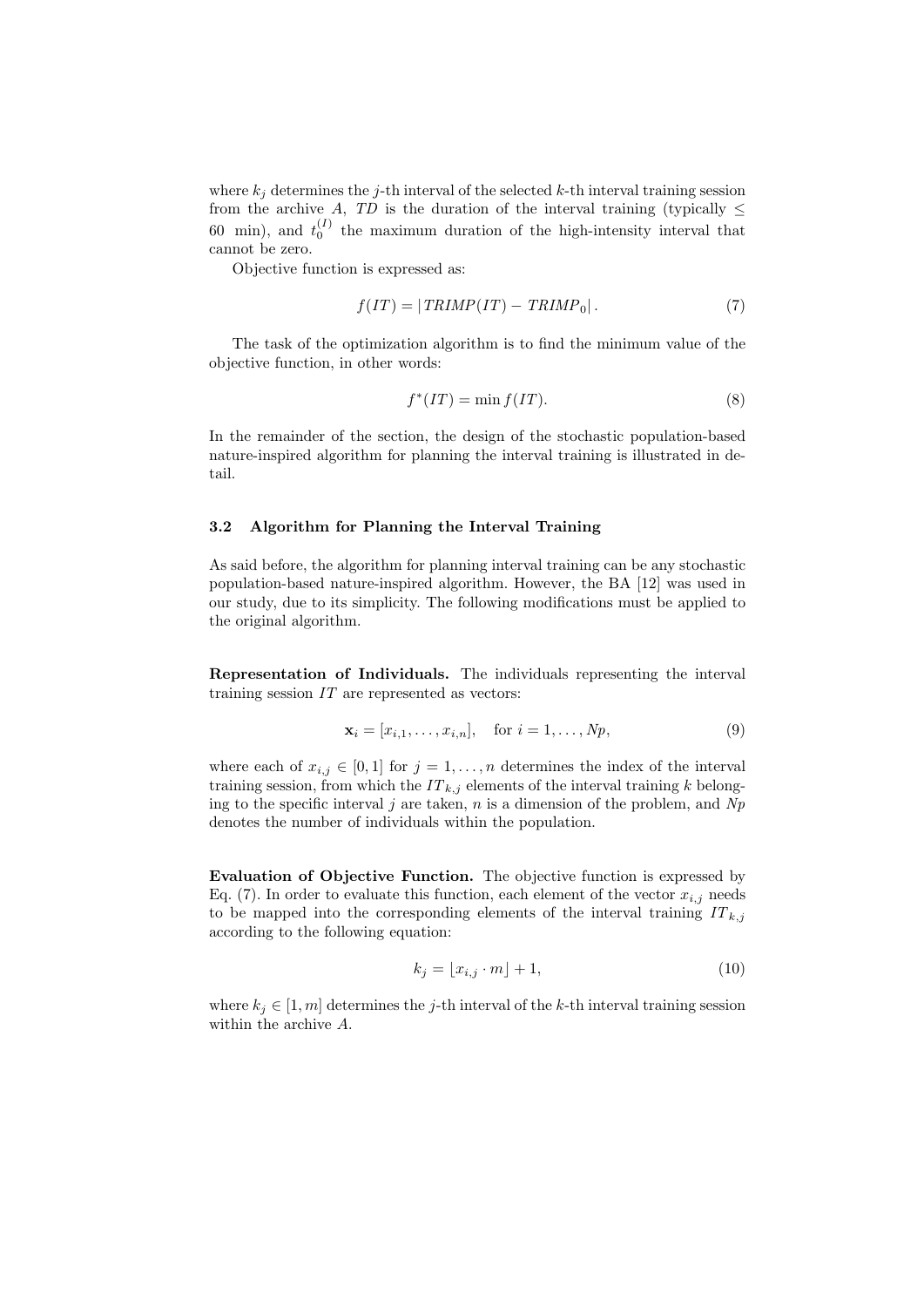**Repairing the Infeasible Solutions.** Often, the solution generated by the stochastic population-based nature-inspired algorithms, can be infeasible, when the constraints according the inequalities in Eq. (5) and Eq. (6) are violated. Let us assume that we generate 10 intervals that must be finished in one hour. When the generated interval training exceeds the limitation of one hour, the constraint presented in Eq. (5) is violated. In this case, the infeasible solution is repaired, such that one of the intensity intervals in the violating solution is selected randomly. This interval is then modified with the interval of lower duration in the randomly selected interval training from the archive.

The second constraint violation occurs when the duration of the high-intensity interval exceeds the maximum duration  $t_0^{(I)}$ . Also, in that case, the randomly selected high-intensity interval violating constraint is changed with the highintensity interval from the randomly selected interval training from the archive that does not violate the constraint.

However, the additional constraints could be incorporated into Eq. (4) that determine the characteristics of the interval training in more detail. Obviously, the constraints remain as a direction for the future.

**Comment.** The principle of the proposed algorithm is simple: Actually, it selects the most suitable values of the *HR* and *t* for the specific interval from the interval training sessions accumulated into the archive. Thereby, this does not generate new values that were not realized in practice. Consequently, if we want to generate the interval training with maximum values, this could be achieved only to a certain extent, i.e., when all the maximum values were not achieved in the same interval training. This means that the algorithm never prescribes values which the athlete does not achieve in real training, but it is expected that the results of particular intervals will be overcomed by prescribing the "hard" interval training sessions. Thus, the athlete increases the level of his/her achievements due to archiving each activity into the archive.

## **4 Experiments and Results**

The aim of the experimental work was to evaluate the proposed stochastic population-based nature-inspired algorithm for planning interval training sessions. In line with this, two scenarios were defined:

- **–** scenario A: deals with interval training of low-intensity *TRIMP*,
- **–** scenario B: deals with interval training of high-intensity *TRIMP*.

Characteristics of both scenarios are described more detailed in the remainder of the section. The results of these were obtained by the BA for planning the interval training using the parameter setting as illustrated in Table 1.

The proposed BA was applied on an archive of interval training sessions consisting of  $m = 40$  interval training sessions, realized by the professional young mountain biker. Part of the archive is presented in Table 2. Let us notice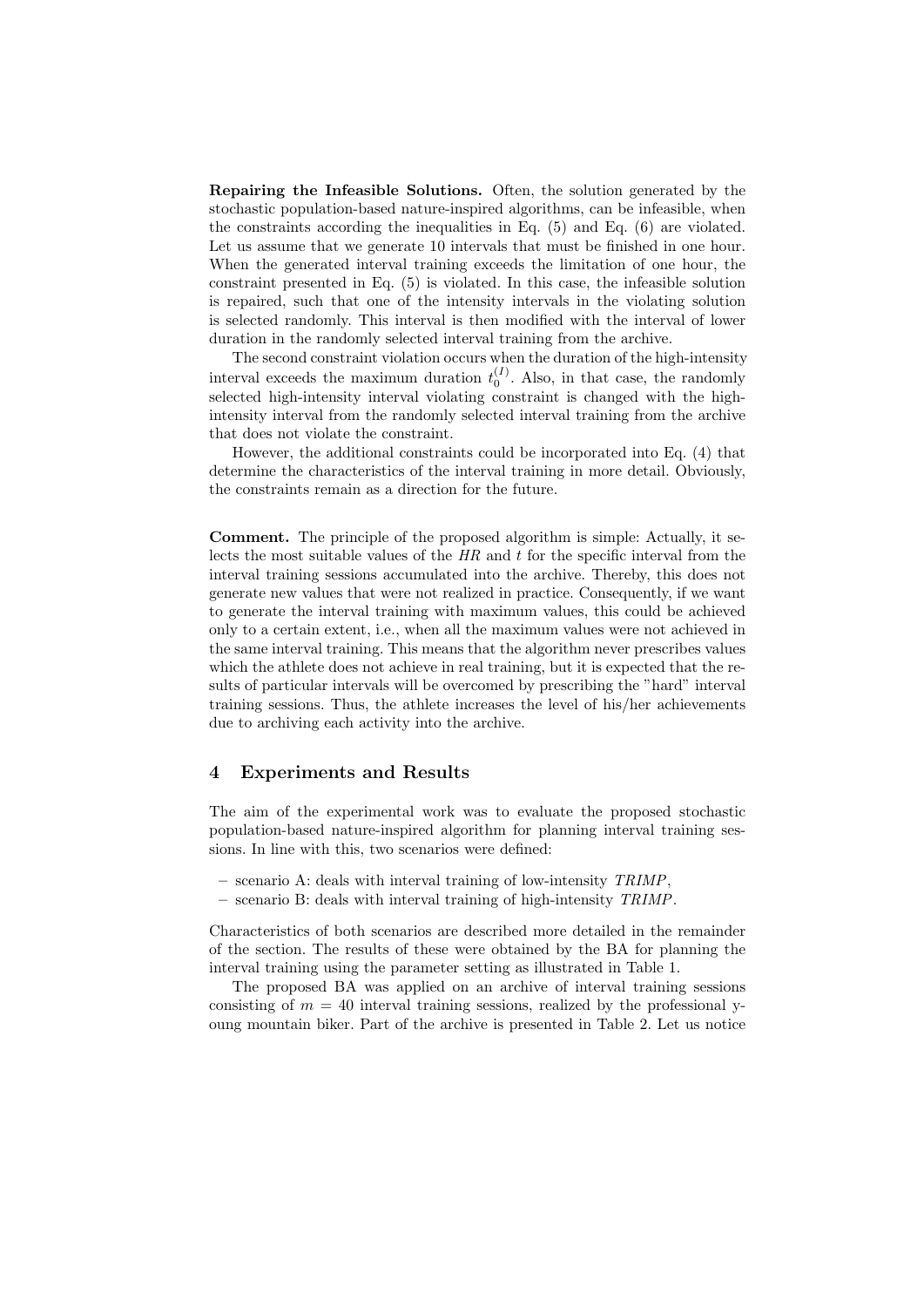Table 1: Parameter setting of the BA

|                | Table 1: Parameter setting of the BA |             |   |                 | Table 2: Part of the archive |                        |                             |  |
|----------------|--------------------------------------|-------------|---|-----------------|------------------------------|------------------------|-----------------------------|--|
| Nr.            | Parameter name                       | Value       |   | $HR_{ID}^{(I)}$ | $t_{\text{ID}}^{(I)}$        | $HR_{\text{ID}}^{(R)}$ |                             |  |
|                | Population size                      | $Np = 50$   |   | 185             | 5                            | 147                    | 3                           |  |
| $\overline{2}$ | Individual size                      | $n = 10$    | 2 | 186             | 5                            | 148                    | $\mathcal{D}_{\mathcal{L}}$ |  |
|                | Pulse rate                           | $r_i = 0.5$ |   | 186             | 4                            | 149                    | $\mathcal{D}_{\mathcal{L}}$ |  |
|                | Loudness                             | $A_i = 0.5$ |   | 187             | 5.                           | 148                    | 3                           |  |
|                |                                      |             | 5 | 188             |                              | 150                    | 2                           |  |

that the archive comprises interval training sessions of a wide spectrum, i.e., from the low-intensity and short-duration toward the high-intensity and longduration. The same is also true for the resting period, where they are spread from shorter-duration to longer-duration. The intensities of this period are similar, and, therefore, can be ignored.

Although 25 runs of the proposed BA were performed for each scenario, we are interested only in the best solution according to the Eq. (8). In the remainder of the section, the mentioned scenarios are presented in more detail.

#### **4.1 Scenario A**

The characteristics of the interval training sessions in this scenario are used to generate an interval training plan of lower-intensity *TRIMP*. This means that the rational algorithm for planning the interval training session needs to select both the observed training periods (i.e., intensity and recovery) of either lowintensity or short-duration. Thus, the desired total intensity of the generated interval training was set to  $TRIMP_0 = 9,000$ . However, the interval training plan must be generated with  $n = 10$  intensity and recovery periods.

The results of Scenario A are presented in Table 3, from which it can be seen that the total intensity of the best generated interval training amounts to  $TRIMP = 8,999$ . This means that the algorithm found the solution of intensity

| ID             | $HR_{\text{ID}}^{(I)}$ | (I)<br>'ID | (R)<br>$HR_{\text{ID}}^{(R)}$ | $_+(I)$<br>$\iota_{\mathrm{ID}}$ | $TRIMP_{\tau\tau}^{(I)}$<br>ΙD | $TRIMP_{\tau\tau}^{(R)}$<br>ΙD | $TRIMP_{ID}$ |
|----------------|------------------------|------------|-------------------------------|----------------------------------|--------------------------------|--------------------------------|--------------|
|                | 183                    | 5          | 140                           | $\overline{2}$                   | 915                            | 280                            | 1195         |
| $\overline{2}$ | 187                    | 3          | 161                           |                                  | 561                            | 161                            | 722          |
| 3              | 188                    | 3          | 161                           |                                  | 564                            | 161                            | 725          |
| 4              | 184                    | 3          | 160                           |                                  | 552                            | 160                            | 712          |
| 5              | 187                    | 3          | 161                           |                                  | 561                            | 161                            | 722          |
| 6              | 186                    | 5          | 148                           | $\overline{2}$                   | 930                            | 296                            | 1226         |
| 7              | 183                    | 5          | 140                           | $\overline{2}$                   | 915                            | 280                            | 1195         |
| 8              | 188                    | 3          | 161                           |                                  | 564                            | 161                            | 725          |
| 9              | 188                    | 4          | 150                           | $\overline{2}$                   | 752                            | 300                            | 1052         |
| 10             | 188                    | 3          | 161                           |                                  | 564                            | 161                            | 725          |
|                | 186.2                  | 37         | 154.3                         | 14                               | 6,878                          | 2,121                          | 8,999        |

Table 3: Generated interval training plan of lower-intensity *TRIMP*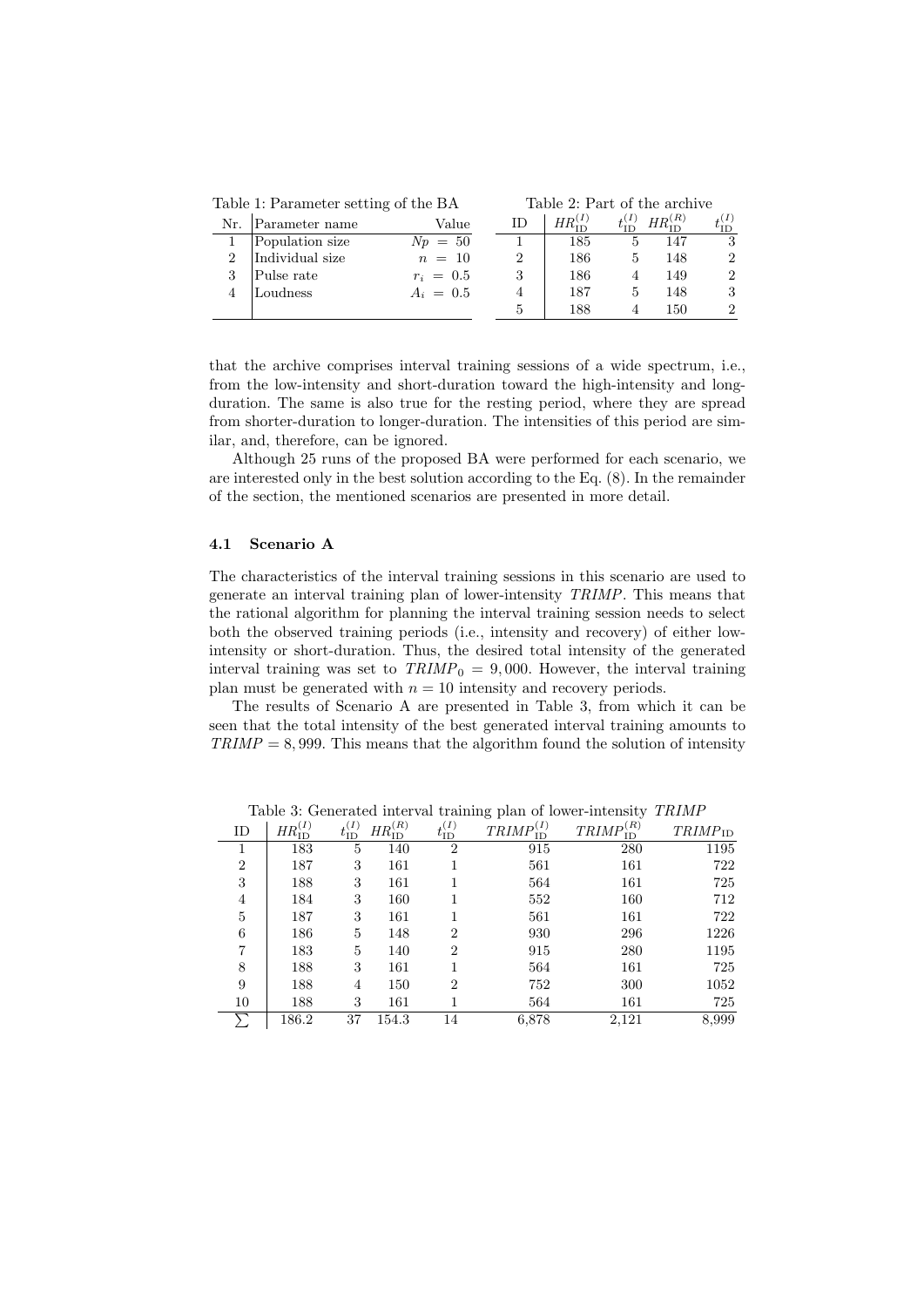*TRIMP*, differing from the desired one by less than 1 % (more precisely 99*.*99 % matching). On the other hand, this training session is also of short-duration, due to endurance of  $37 + 14 = 51$  minutes, where the average heart rate of the intensity period is 186*.*2 bpm, and the recovery period 154*.*3 bpm.

The comment of the real sports trainer is as follows: Results in the table shows a high level of correlation with aerobic interval training, which is performed by mountain bikers very often, especially in preparation periods for competitions. The first type of training plan consists of repeated 3-5 minutes high intensity intervals with a relatively short-time of recovery (1-2 minutes). This training method ensures a successful adaptation to the level of high acidose by the athletes, which represents a similar effort as usually presented in the mountain bike races.

#### **4.2 Scenario B**

In this scenario, two demands were tested: (1) drastic increase of the demanded interval training intensity to  $TRIMP_0 = 15,000$ , and (2) at least one intensity period to be longer or equal to  $t_{k_i}^{(I)}$  $\binom{I}{k_j}$  ≥ 9 minutes. Now, the BA must prefer the intensity and recovery periods of longer-duration on the one hand, and of higher-intensity on the other. Also here, the interval training must consist of 10 intensity, as well as recovery periods.

The results of Scenario B are depicted in Table 4, from which it can be seen that the total intensity of the best interval training needs to be realized at the intensity *TRIMP* = 14960, that means 99.73  $\%$  matching with the demanded intensity. The slightly worse results than in Scenario A is a consequence of more

|       | $\iota_{\text{ID}}$             |            | $\iota_{\mathrm{ID}}$           | ΙD               | ID                       | $TRIMP$ <sub>ID</sub>                     |
|-------|---------------------------------|------------|---------------------------------|------------------|--------------------------|-------------------------------------------|
| 179   | 5                               | 120        | 6                               | 895              | 720                      | 1615                                      |
| 188   | 5                               | 151        | $\overline{2}$                  | 940              | 302                      | 1242                                      |
| 178   | 6                               | 148        | 3                               | 1068             | 444                      | 1512                                      |
| 174   | 8                               | 138        | 4                               | 1392             | 552                      | 1944                                      |
| 186   | 4                               | 143        | $\overline{2}$                  | 744              | 286                      | 1030                                      |
| 172   | 9                               | 131        | 5                               | 1548             | 655                      | 2203                                      |
| 185   | 4                               | 145        | $\overline{2}$                  | 740              | 290                      | 1030                                      |
| 177   |                                 | 135        | 4                               | 1239             | 540                      | 1779                                      |
| 186   | 5                               | 148        | $\overline{2}$                  | 930              | 296                      | 1226                                      |
| 187   | 5                               | 148        | 3                               | 935              | 444                      | 1379                                      |
| 181.2 | 58                              | 140.7      | 33                              | 10431            | 4529                     | 14960                                     |
|       | $\mathit{HR}_{\text{ID}}^{(I)}$ | $\iota(I)$ | $\mathit{HR}_{\text{ID}}^{(R)}$ | $\mathcal{L}(I)$ | $TRIMP_{\tau\tau}^{(I)}$ | O F<br>$\cup$<br>$TRIMP_{\tau\tau}^{(R)}$ |

Table 4: Generated interval training plan of higher-intensity *TRIMP*

constrained problem substituted with additional objectives. In this case, the total duration of the interval training increases to  $58 + 33 = 91$  minutes, while the average heart rate of the intensity period settles at 181.2 bpm, and the recovery period 140.7 bpm.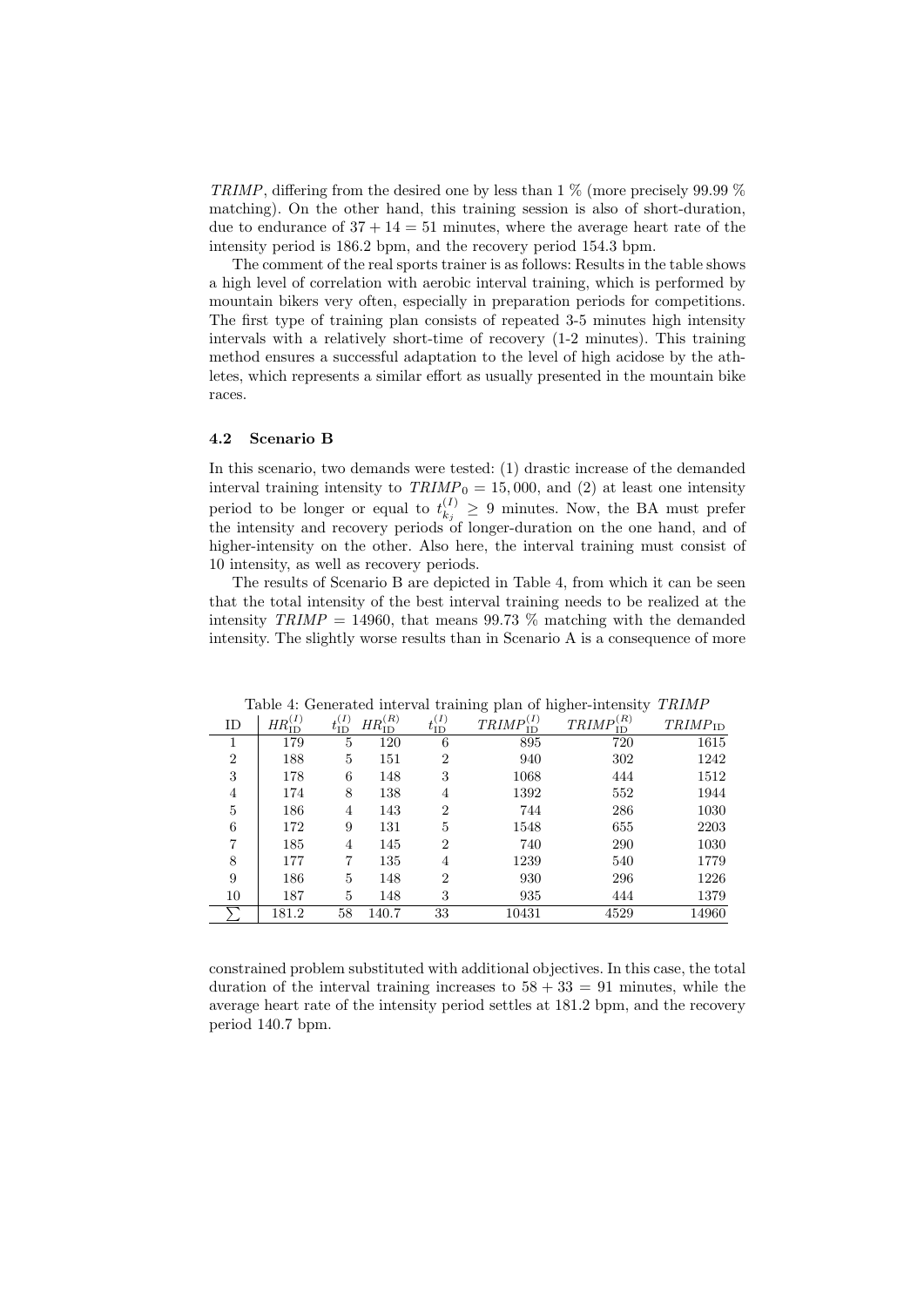The comment of the real sports trainer is now as follows. The second type of training consists of repeated 4-9 minutes intensity intervals, with recovery periods that last approximately 50 % less time than the intensity phase. Although this type of interval training slightly differs from the above mentioned Scenario A, it is the most effective for improving the maximal oxygen uptake and racing performance of the mountain bikers.

## **5 Conclusion**

There is no doubt that stochastic population-based nature-inspired metaheuristics are a robust tool for planning the training sessions in various sports. In past, metaheuristics have appeared for planning sports training sessions, where this training plan was generated for longer training periods - typically cycling.

In this paper, we investigated the possibility of planning the interval training sessions that consist of different intervals, and each interval is composed of an intensity interval and recovery period. Additionally, each intensity interval and recovery period are determined by the average heart rate and duration. The planning is represented as an optimization problem, where all intervals (i.e., intensity interval and recovery period) are composed from an archive of the interval training sessions, such that the total intensity of the training according to value *TRIMP* does not exceed the desired intensity  $TRIMP_0$ . Let us mention that, in this preliminary phase, we do not generate the training plan for the whole training cycle, but for one interval training session only.

Although the algorithm for planning the interval training sessions could be implemented in any stochastic population-based nature-inspired algorithm, the BA was applied in this study, due to its simplicity. Experiments using the algorithm were divided into two scenarios, e.g. Scenario A and Scenario B, where both were conducted on an archive consisting of 40 interval training sessions realized by a younger mountain biker. The results confirmed our assumption that population-based metaheuristics can be applied for such type of planning.

The future of this area is still full of opportunities. Firstly, we should focus on the feedback of athletes who train on the training plan proposed by our method. Secondly, we should take into account more information about the already realized training sessions. From the initial observations, we see that there are many differences among athletes in the realm of endurance or speed. For that reason, some athletes prefer more interval sessions of more duration over intensity, while others vice-versa.

**Acknowledgments.** I. Fister Jr. acknowledges the financial support from the Slovenian Research Agency (Research Core Founding No. P2-0057). I. Fister acknowledges the financial support from the Slovenian Research Agency (Research Core Founding No. P2-0041). A. Iglesias and A. Galvez would like to thank the financial support from the projects TIN2017-89275-R (AEI/FEDER, UE) and PDE-GIR (H2020, MSCA program, ref. 778035).